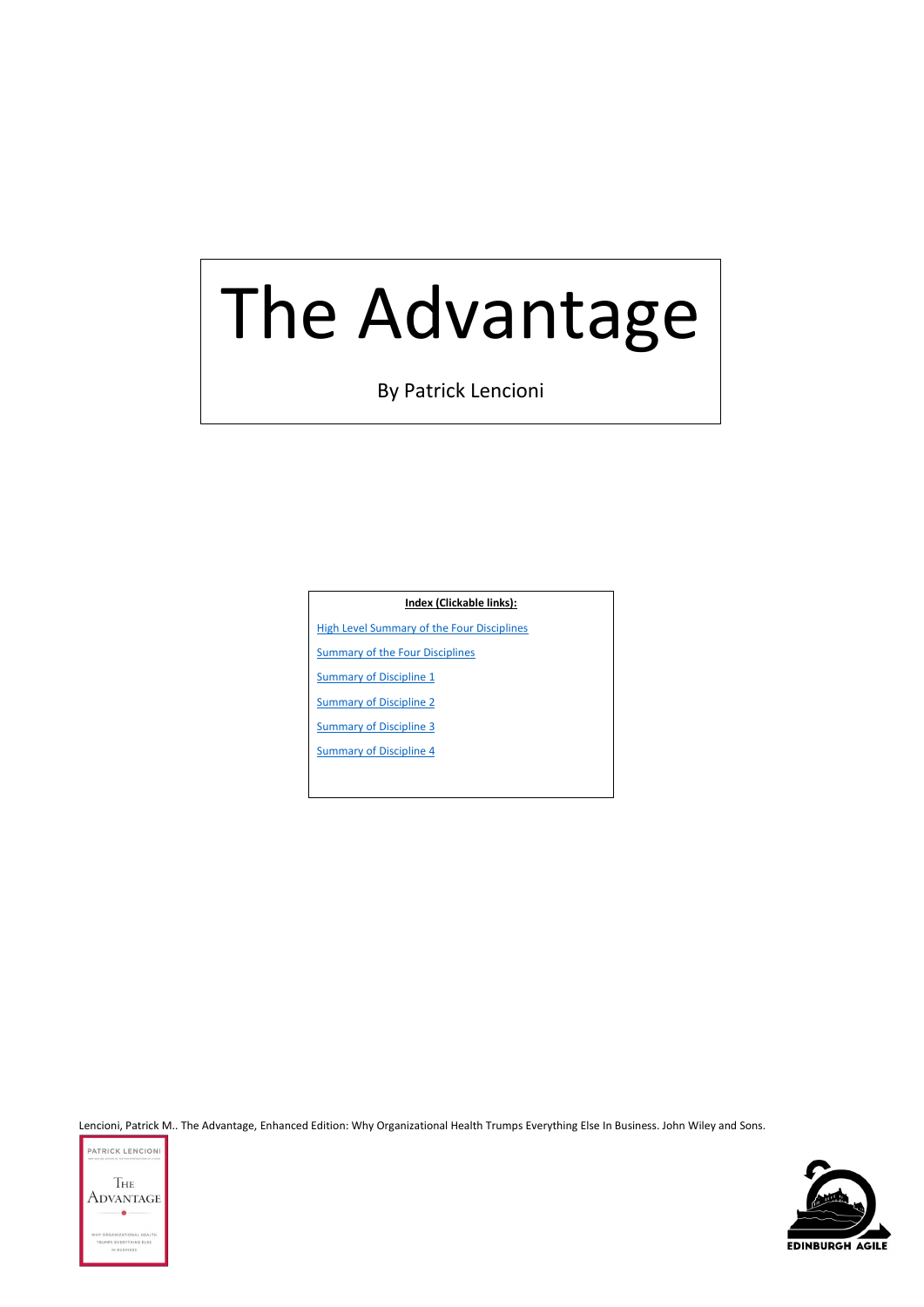





# The Advantage

By Patrick Lencioni

## <span id="page-1-0"></span>DISCIPLINE 1: BUILD A COHESIVE LEADERSHIP TEAM

An organisation cannot be healthy if the people who are chartered with running it are not **BEHAVIOURALLY COHESIVELY** in five fundamental ways.

## DISCIPLINE 2: CREATE CLARITY

In addition to being behaviourally cohesive, the leadership team of a healthy organisation must be **INTELLECTUALLY ALLIGNED** and **COMMITED** to the same answers to six simple but critical questions.

## DISCIPLINE 3: OVERCOMMUNICATE CLARITY

Once the leaders have clarity, they must then **COMMUNICATE** it to employees **CLEARLY**, **REPEATEDLY**, **ENTHUSITICATELY**, and REPEATEDLY (that's not a typo). When it comes to reinforcing clarity, there is no such thing as too much communication!

## DISCIPLINE 4: REINFORCE CLARITY

In order for an organisation to remain healthy over time, leaders must establish a

few critical, nonbureaucratic systems to reinforce clarity in every process that involves people. Every **POLICY**, every **PROGRAM**, every **ACTIVITY** should be designed to remind employees what is really most important.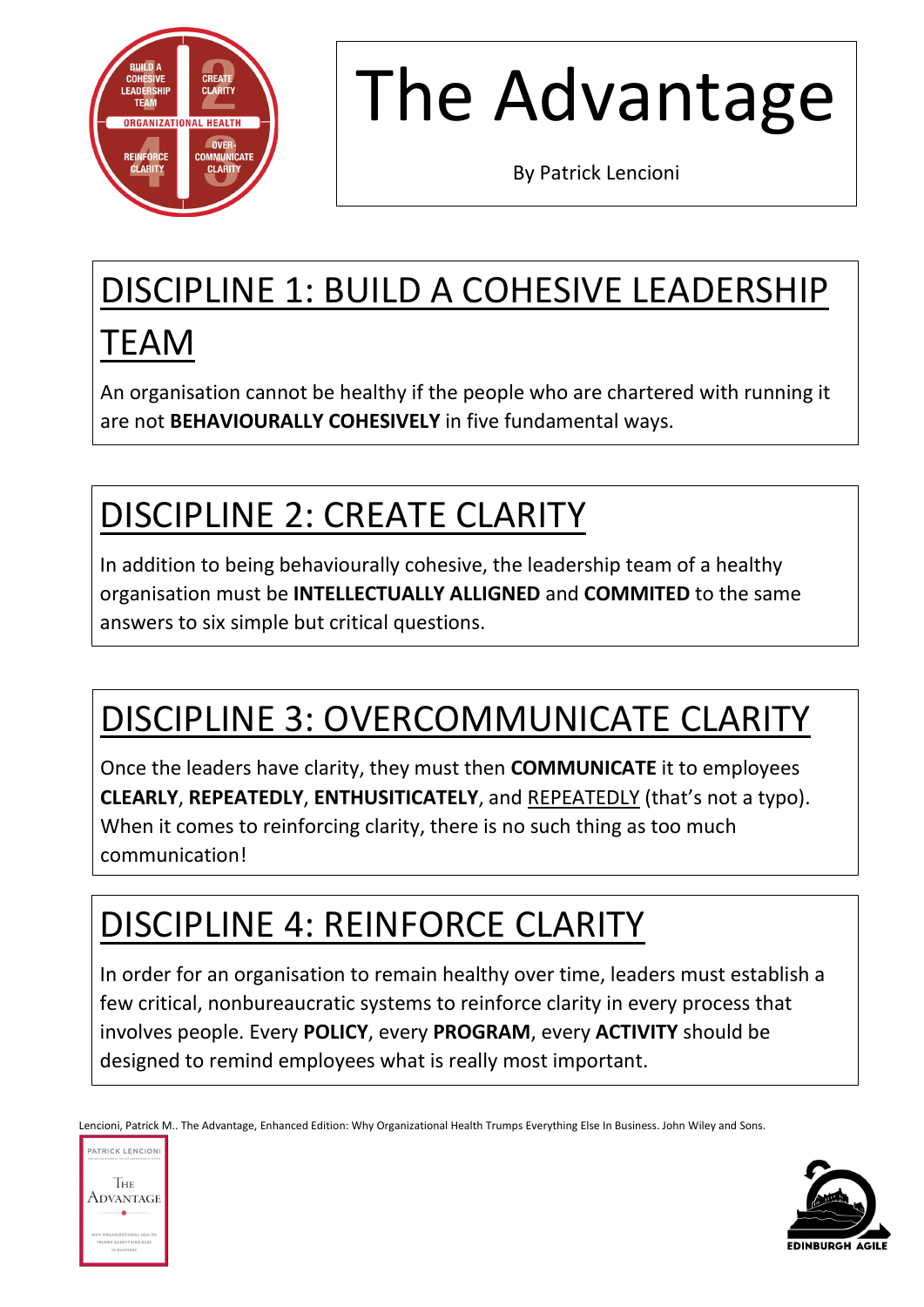



<span id="page-2-0"></span>

# The Advantage

By Patrick Lencioni

#### DISCIPLINE 1: BUILD A COHESIVE LEADERSHIP TEAM

An organization simply cannot be healthy if the people who are chartered with running it are not behaviourally cohesive in five fundamental ways. In any kind of organization, from a corporation to a department within that corporation, from a small, entrepreneurial company to a church or a school, dysfunction and lack of cohesion at the top inevitably lead to a lack of health throughout.

The first and most critical step in a healthy organization is creating a cohesive leadership team that is committed to do the ongoing work of developing and maintaining a high-performing team and mastering the five behaviours outlined in The Five Dysfunctions of a Team.

#### DISCIPLINE 2: CREATE CLARITY

In addition to being behaviourally cohesive, the leadership team of a healthy organization must be intellectually aligned and committed to the same answers to six simple but critical questions. There can be no daylight between leaders around these fundamental issues.

Creating clarity at the executive level is essential to building and maintaining a healthy organization. There are six simple but critical questions that need to be answered, eliminating all discrepancies among team members.

#### DISCIPLINE 3: OVERCOMMUNICATE CLARITY

Once a leadership team has established behavioural cohesion and created clarity around the answers to those questions, it must then communicate those answers to employees clearly, repeatedly, enthusiastically, and repeatedly (that's not a typo). When it comes to reinforcing clarity, there is no such thing as too much communication.

Once a leadership team has become cohesive and established clarity around the six critical questions, they need to communicate the answers to employees over and over again. There are specific communication strategies the leadership team can employ to ensure that messaging is consistent and absorbed by employees.

#### DISCIPLINE 4: REINFORCE CLARITY

Finally, in order for an organization to remain healthy over time, its leaders must establish a few critical, nonbureaucratic systems to reinforce clarity in every process that involves people. Every policy, every program, every activity should be designed to remind employees what is really most important.

For an organization to be healthy, organizational clarity (the six critical questions) must become embedded into the fabric of the organization. Systems in the following areas need to tie to the six questions: Recruiting and hiring, managing performance, compensation

and rewards and real-time recognition.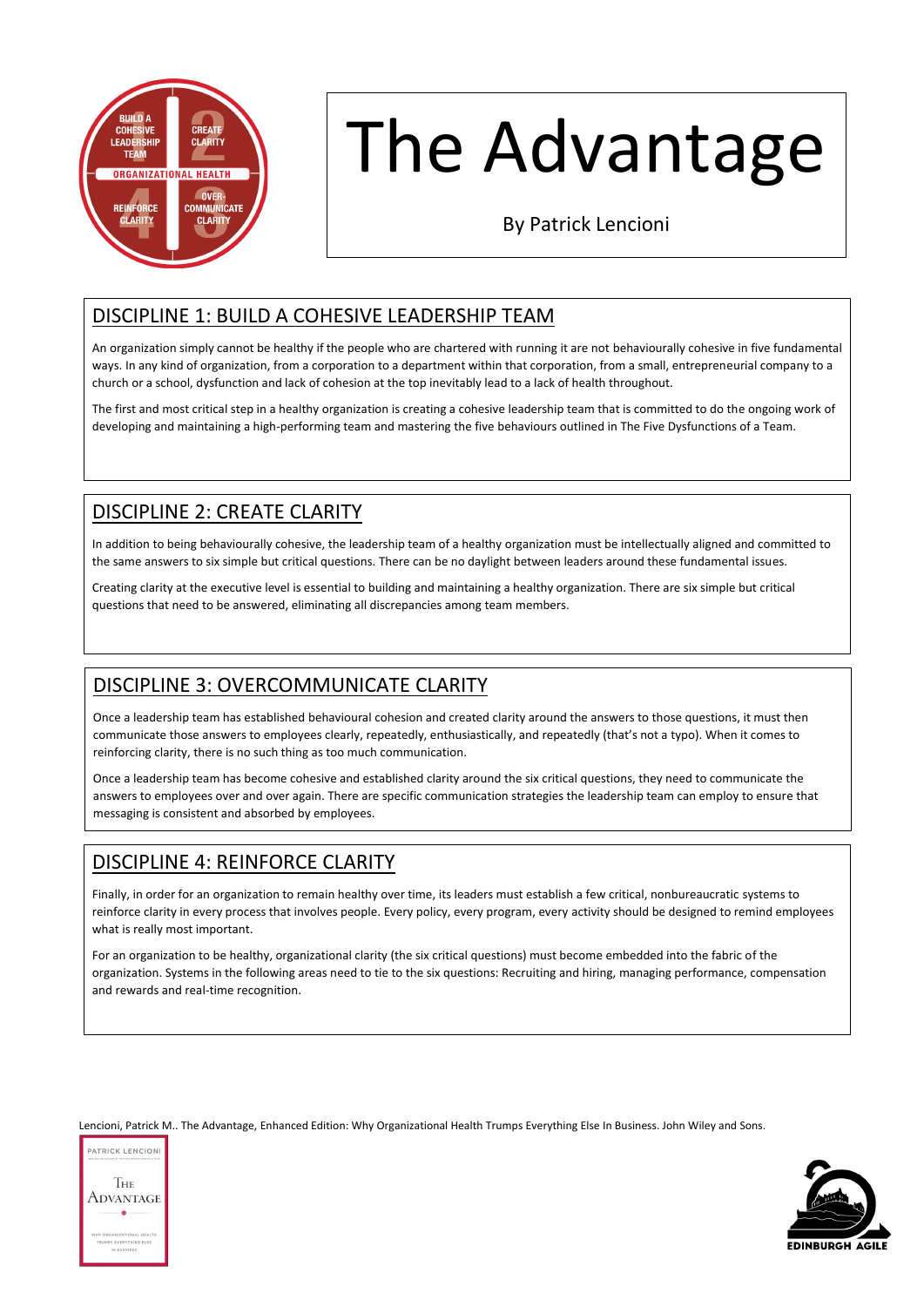



## DISCIPLINE 1: BUILD A COHESIVE LEADERSHIP TEAM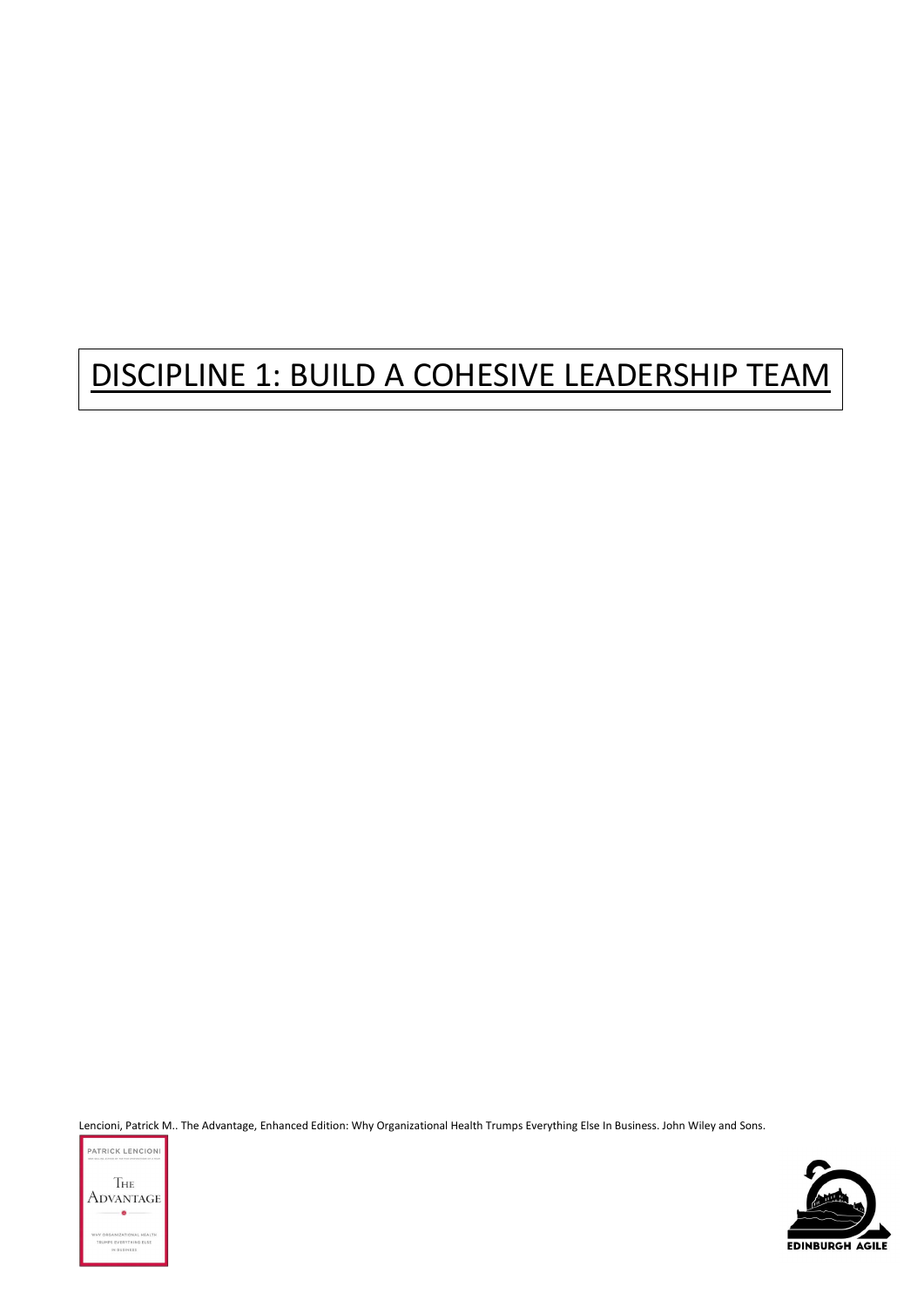



## <span id="page-4-0"></span>DISCIPLINE 1: BUILD A COHESIVE LEADERSHIP TEAM

## BEHAVIOUR 1: BUILDING TRUST

**VULNERABALITY-BASED** trust is necessary to build a great team: "*I screwed up*" "*I need help*" "*Your idea is better than mine*" "*I wish I could learn to do that as well as you do*" and even "*I'm sorry*".

## BEHAVIOUR 2: MASTERING CONFLICT

Contrary to popular wisdom and behaviour, conflict is not a bad thing for a team. In fact, the fear of conflict is almost always a sign of problems.

## BEHAVIOUR 3: ACHIEVING COMMITMENT

Conflict is important because commitment can't be achieved without it. People will not actively commit to a decision if they have not had the opportunity to input, ask questions, and understand the rationale behind it.

### BEHAVIOUR 4: EMBRACING ACCOUNTABILITY

A team needs to be held accountable if it is going to stick to its decisions and accomplish its goals.



# The Advantage

By Patrick Lencioni

#### BEHAVIOUR 5: FOCUSING ON RESULTS

#### One of the greatest challenges to team success is the inattention to **COLLECTIVE** results.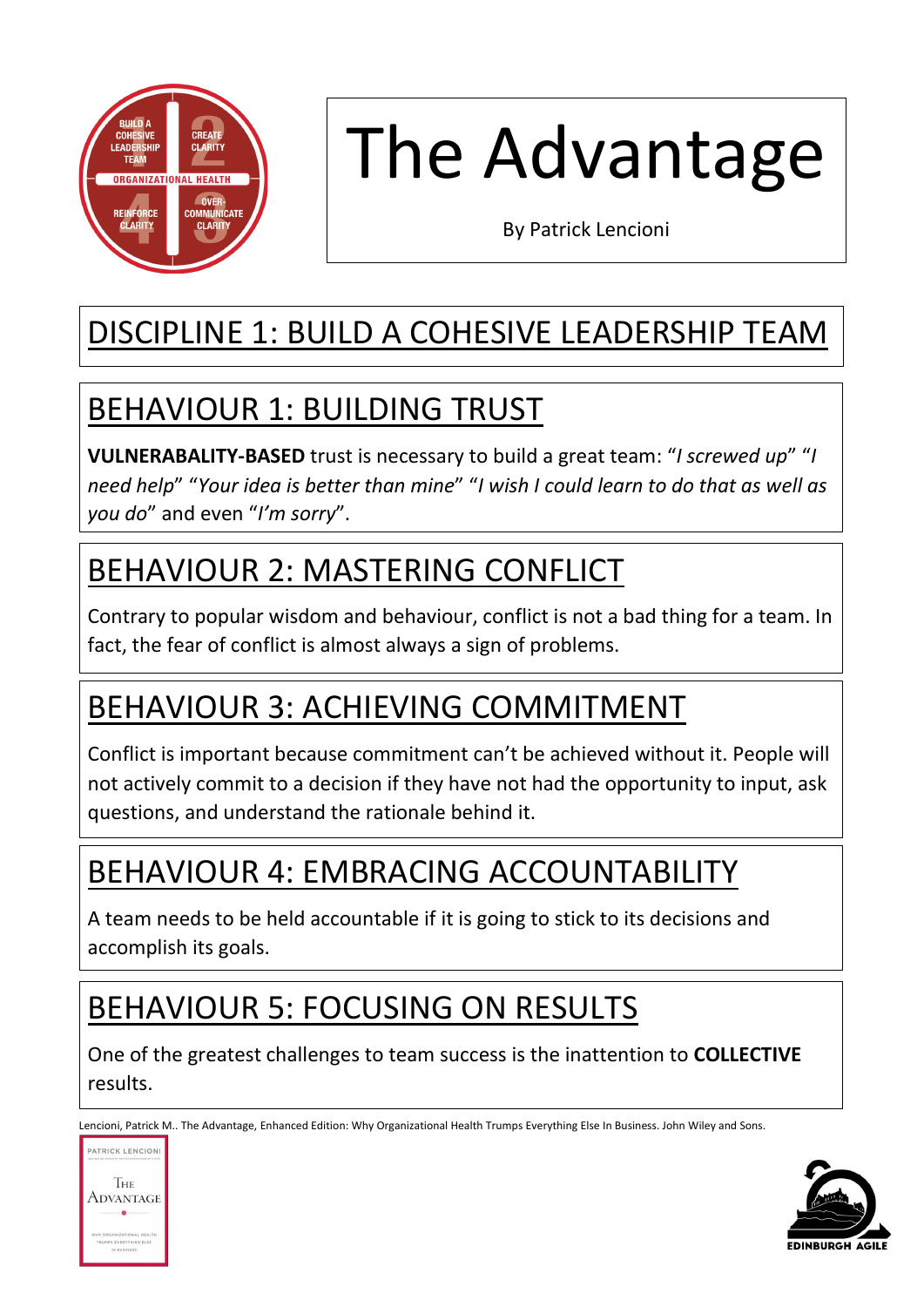



### DISCIPLINE 2: CREATE CLARITY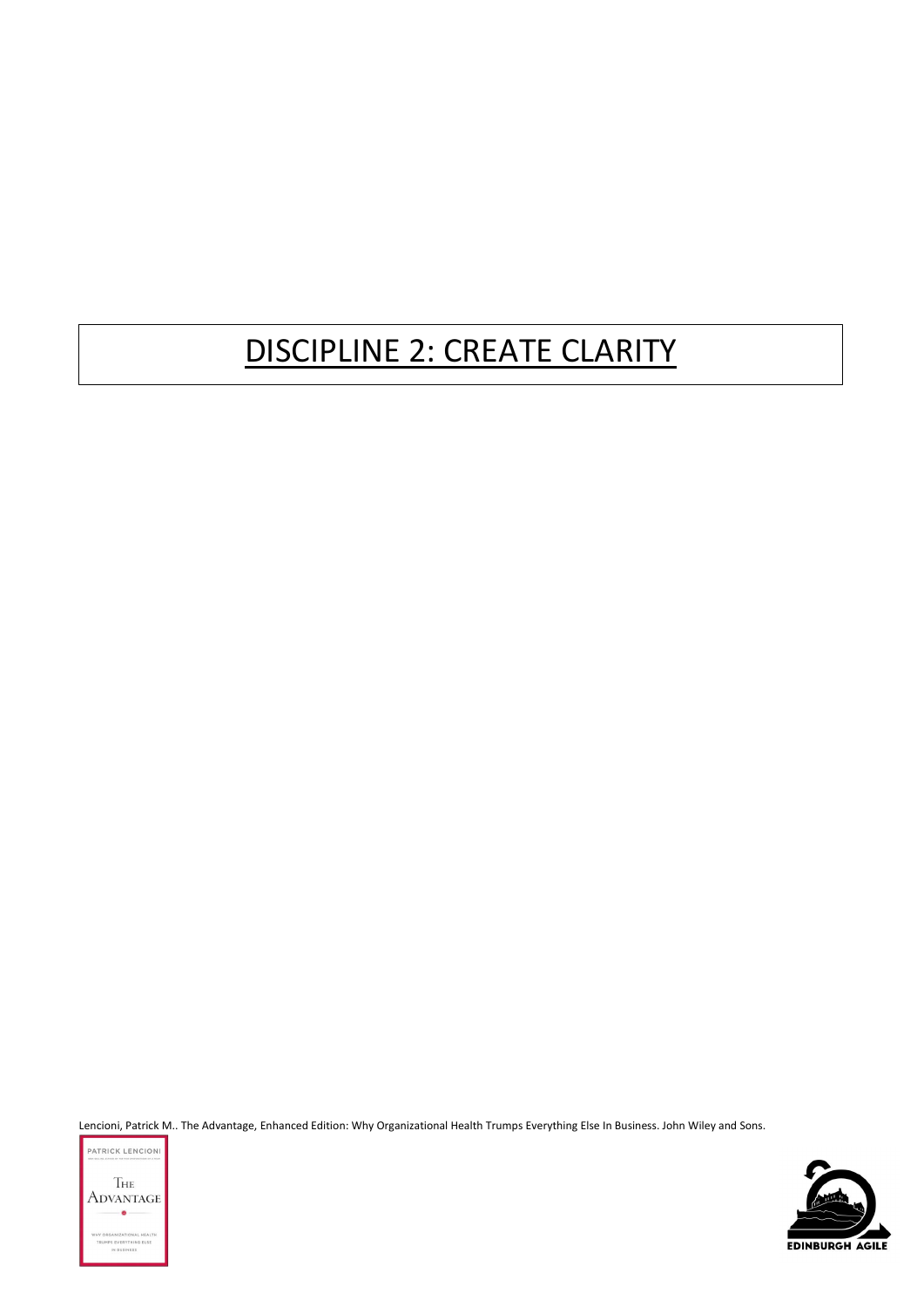



## <span id="page-6-0"></span>DISCIPLINE 2: CREATE CLARITY

#### QUESTION 1: WHY DO WE EXIST?

The underlying reason for being… the core purpose?



# The Advantage

By Patrick Lencioni

#### QUESTION 2: HOW DO WE BEHAVE?

Intolerance is essential. If an organisation is tolerant of everything, it will stand for nothing.

#### QUESTION 3: WHAT DO WE DO?

Opposite to why. Simple. Nothing more than a description of what an organization actually does.

#### QUESTION 4: HOW WILL WE SUCCEED?

When team leaders answer this question, essentially, they are determining their strategy. What are the three strategic anchors?

Lencioni, Patrick M.. The Advantage, Enhanced Edition: Why Organizational Health Answering this one will have the most immediate and tangible impact on an<br>. . . . . Answering this one will have the most immediate and tangible impact on an organisation.

## <u>QUESTION 6: WHO MUST DO WHAT?</u>

#### Every organisation of any size needs some division of labour.

#### QUESTION 5: WHAT IS IMPORTANT, RIGHT NOW?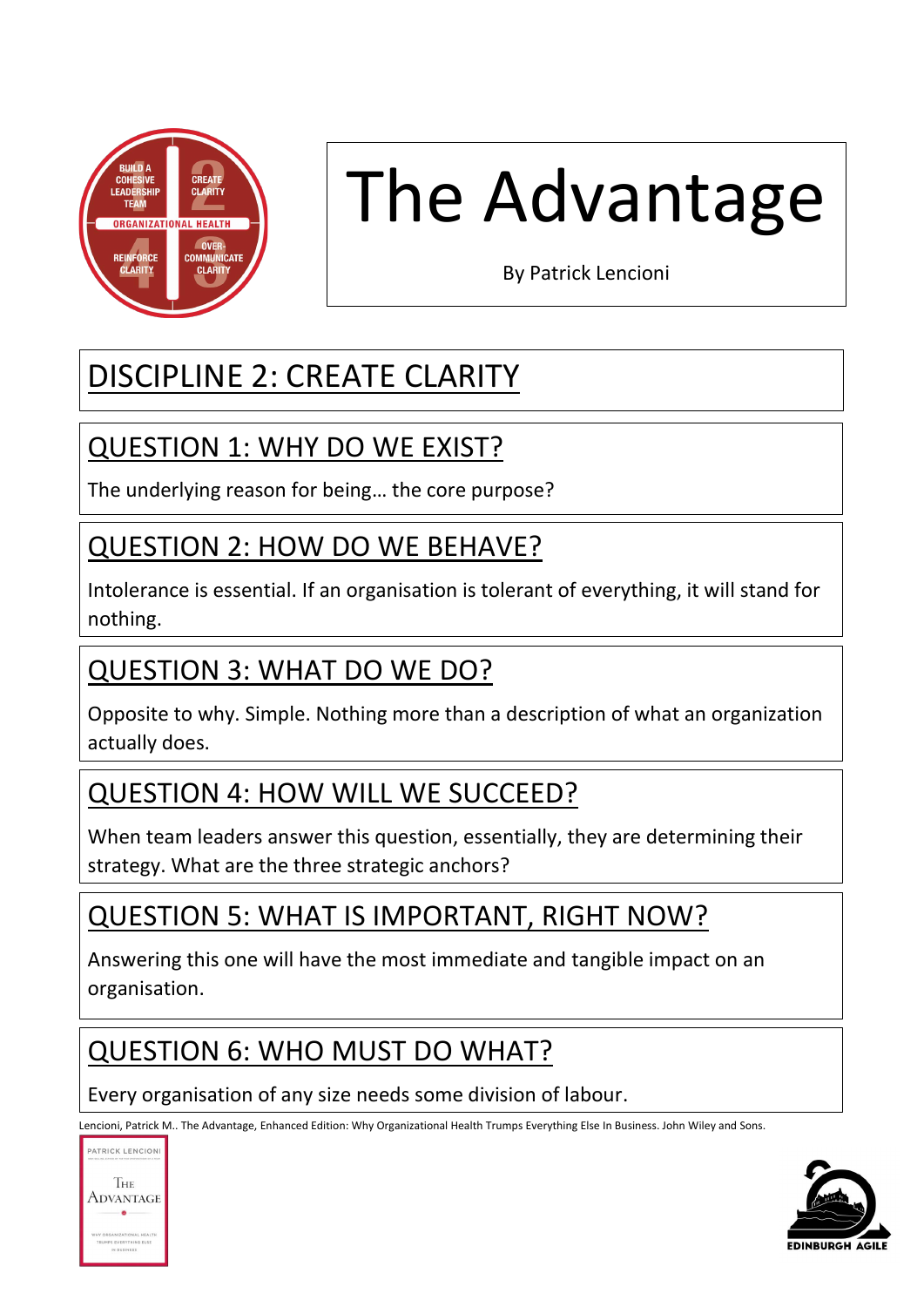



### DISCIPLINE 3: OVERCOMMUNICATE CLARITY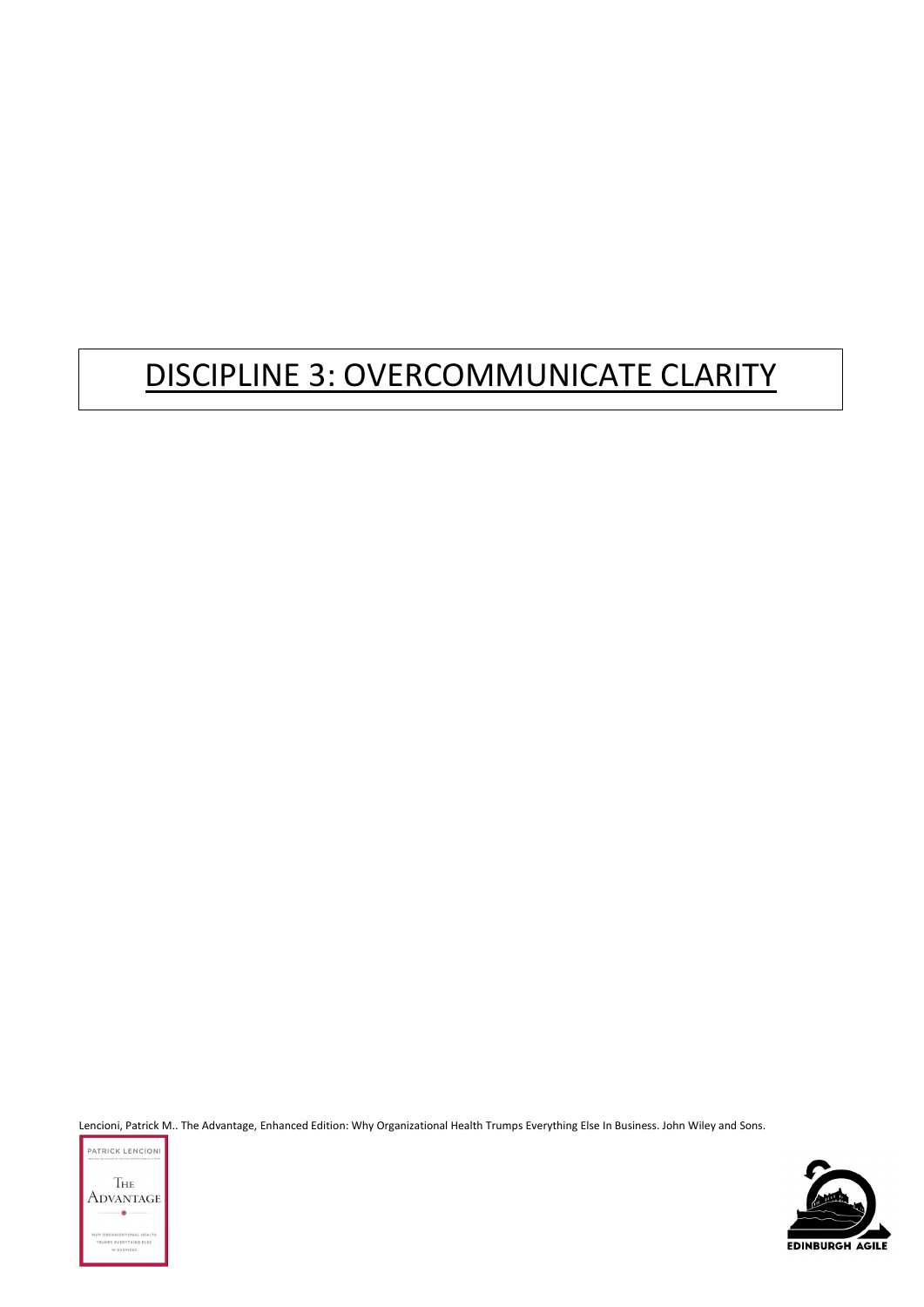



## <span id="page-8-0"></span>DISCIPLINE 3: OVERCOMMUNICATE CLARITY

#### CASCADING INFORATION

The best way to ensure that a message gets communicated throughout an organization is to spread rumours about it. Therefore, they concluded, leaders simply ought to go out and tell "true rumours." As silly as that may sound, it is the basis for the most important means of communication within a healthy organization.

The most reliable and effective way to get an organization moving in the same direction is for members of a leadership team to come out of their meetings with a clear message about what was decided, promptly communicate that message to their direct reports, and have those direct reports do the same for their own direct reports. We call this "cascading communication" because it begins the structured but interpersonal process of rolling key messages down through the organization directly from the leadership team.



# The Advantage

By Patrick Lencioni

#### TOP-DOWN COMMUNICATION

However, it's not the panacea it's often presented to be. That's because noncohesive leadership teams that have not<br>aligned themselves around common answers to critical questions are not in a nosition to respond adocuately employee input and requests. In fact, getting more input from employees often only exacerbates frustration in an Providing employees with a means of communicating upward to their leaders is important in any organization. aligned themselves around common answers to critical questions are not in a position to respond adequately to organization when that input cannot be digested and used.

This is the most common direction that critical information travels in an organization, and the various tools used to do it include all-hands meetings, employee newsletters, regular e-mail announcements, social media, and, of course, cascading communication.

The reason most organizations fail to communicate to employees is not that they don't know how to build an intranet site or write a blog or design a PowerPoint presentation, but that they don't achieve clarity around key messages and stick with them.

#### UPWARD AND LATERAL COMMUNICATION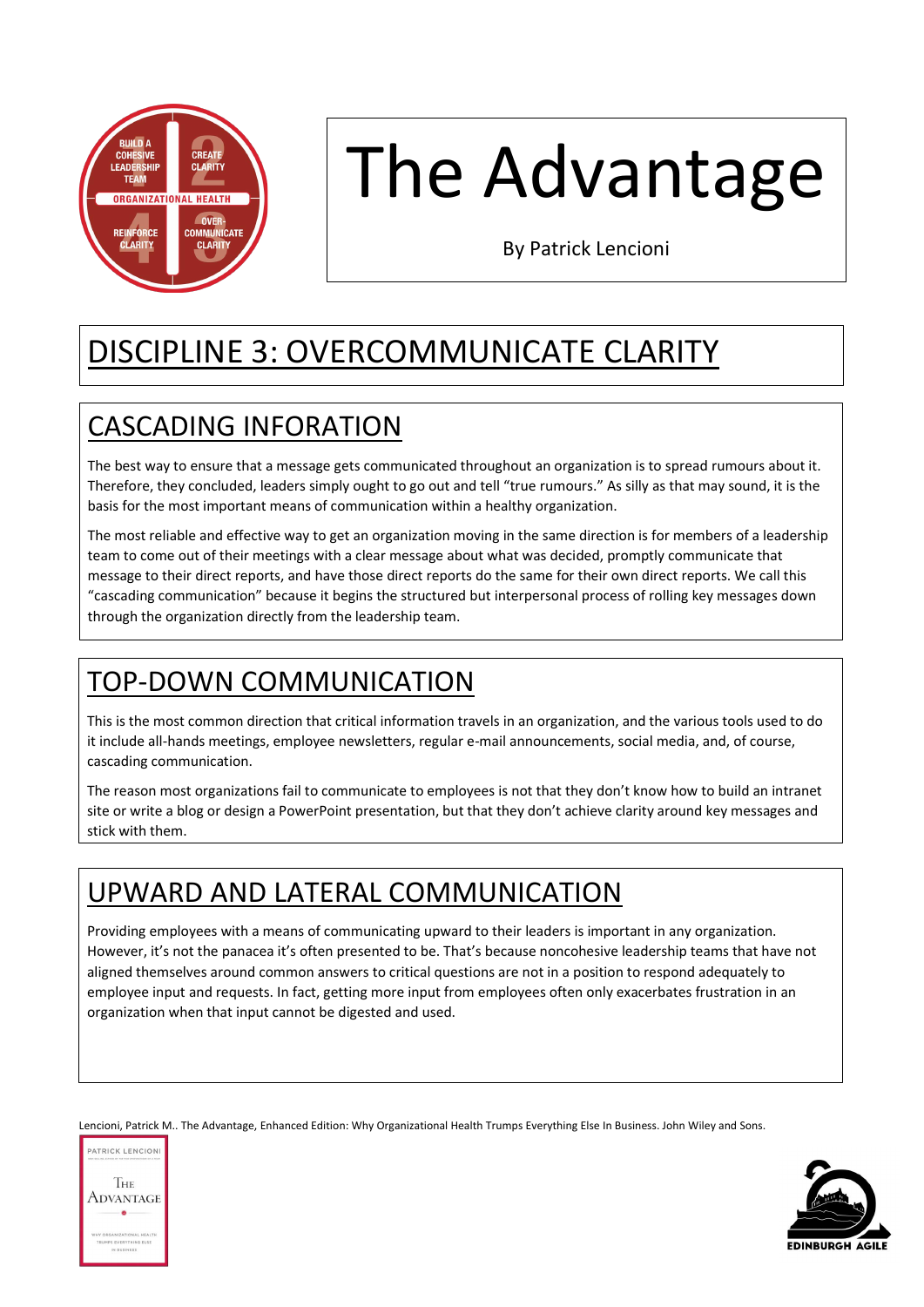



### DISCIPLINE 4: REINFORCE CLARITY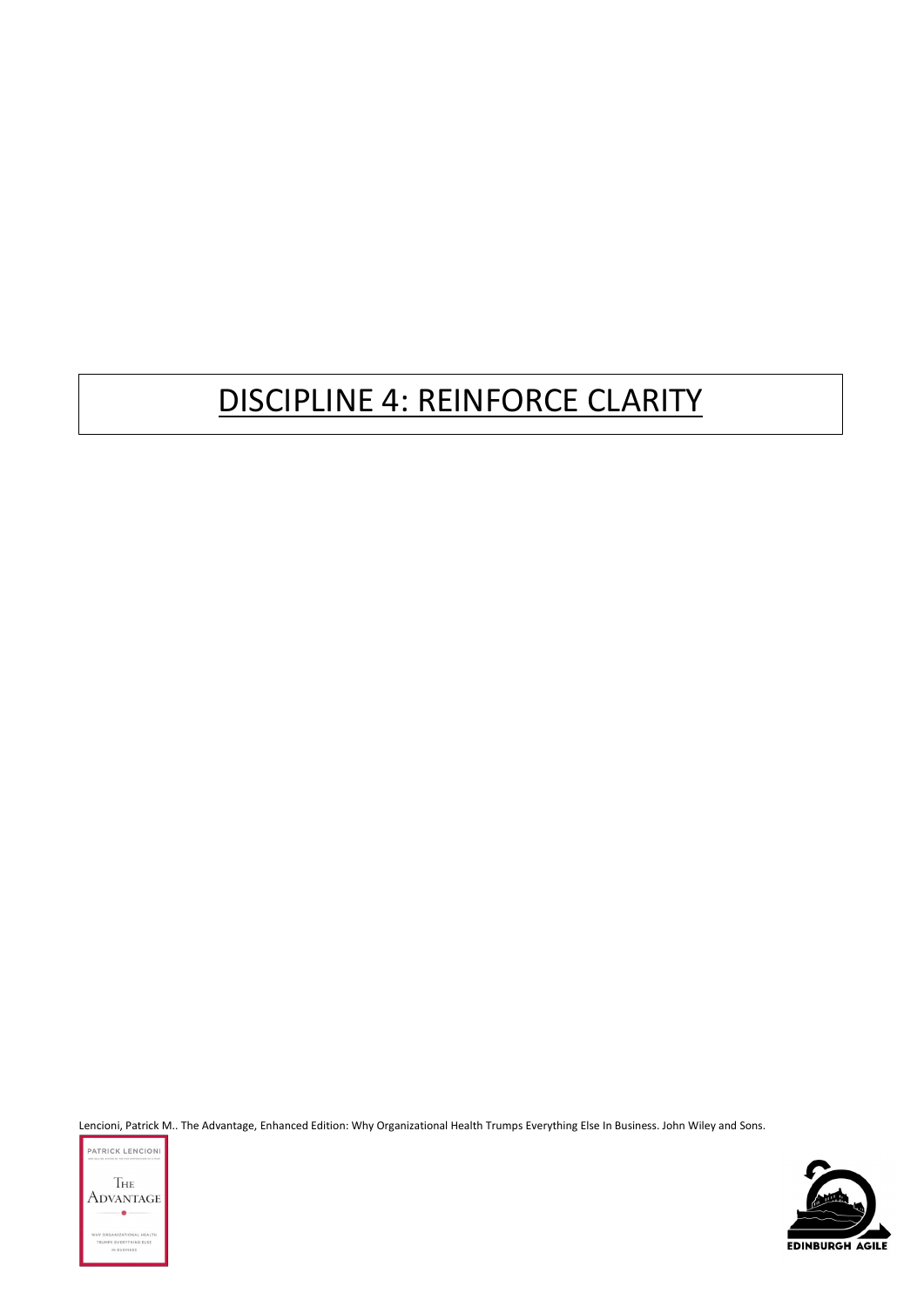### DISCIPLINE 4: REINFORCE CLARITY

#### RECRUITING AND HIRING

Bringing the right people into an organization, and keeping the wrong ones out, is as important as any activity that a leadership team must oversee.

Define exactly what the right and wrong people look like; clarify a meaningful set of behavioural values that they can use to screen potential employees.

Hiring without clear and strict criteria for cultural fit greatly hampers the potential for success of any organization.

#### **ORIENTATION**

<span id="page-10-0"></span>

# The Advantage

By Patrick Lencioni

The most memorable time of an employee's career, and the time with the biggest impact, are his or her first days and weeks on a new job. The impact of first impressions is just that powerful, and healthy companies take advantage of that to move new employees in the right direction. Organizations should focus on reinforcing the answers to the six critical questions (from other discipline: [Create Clarity\)](#page-6-0).

Help new employees immediately see how they will contribute to the greater good of the organization.

Contrast this with the way so many organizations handle orientation. Rather than reinforcing the most important messages of the firm, they delegate responsibility to administrative functions that naturally focus on, administrative functions.

#### PERFORMANCE MANAGEMENT

Nothing has the potential for bureaucracy and wonkiness like performance management systems. Some performance management processes have become a tool to protect the company legally; a legal defence from being sued by an employee that has been fired.

Healthy organizations believe that performance management is almost exclusively about eliminating confusion. They realize that most of their employees want to succeed, and that the best way to allow them to do that is to give them clear direction, regular information about how they're doing, and access to the coaching they need.

The best performance management programs are simple. Above all else, they are designed to stimulate the right kinds of conversations around the right topics.

Lencioni, Patrick M.. The Advantage, Enhanced Edition: Why Organizational Health Trumps Everything Else In Business. John Wiley and Sons.